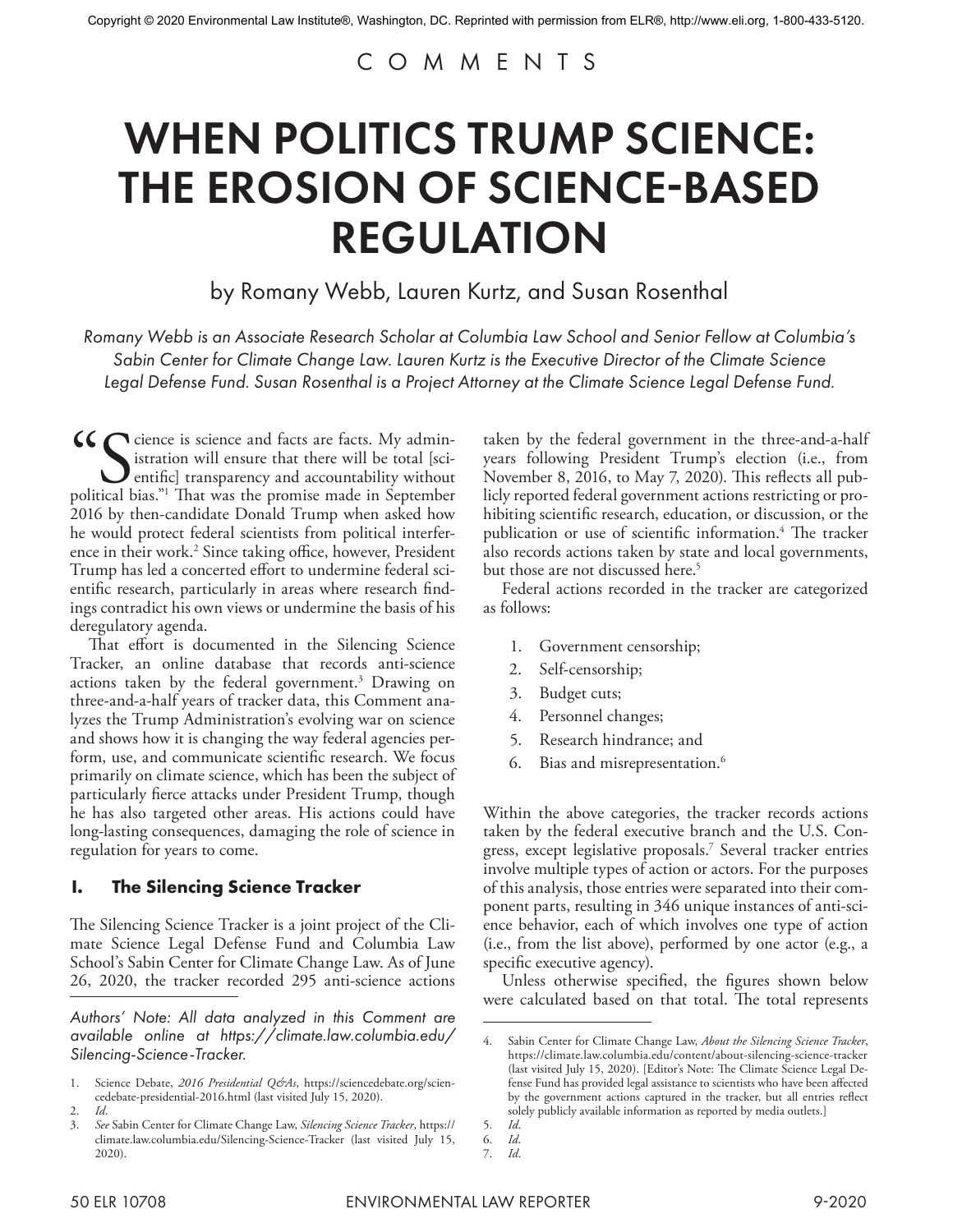a conservative estimate of anti-science actions taken since November 2016. Because the tracker only records actions reported in the news media, some will almost certainly not have been captured. (Readers who are aware of additional reported actions are invited to contact the authors.)

## **II. Anti-Science Actions Under Trump**

Despite President Trump's campaign promise to ensure the integrity of federal scientific research, his Administration has taken a raft of measures to hamstring researchers and conceal their findings. This dovetails neatly with a key goal of the Trump Administration: to roll back climate change and other environmental regulations that scientific research shows would advance public health and environmental quality. Faced with this contradiction, the Administration has sought to restrict access to scientific information or to cast doubt on its veracity, thereby limiting public understanding of the issues and reducing possible opposition to the Administration's plans. Further compounding this impact, there is strong evidence that the Administration's actions have created a culture of fear among federal scientists, leading some to voluntarily suppress or distort information at odds with President Trump's agenda.

## *A. Censorship and Self-Censorship*

In the three-and-a-half years following President Trump's election, there were 126 documented instances of federal government censorship of scientists, and 20 instances of scientists engaging in self-censorship. Approximately 79% involved the suppression of information about climate change. This began even before President Trump took office, with a discussion of the health impacts of climate change removed from a U.S. Department of Health and Human Services website immediately after the election, reportedly to "avoid drawing [the] new president's ire."8 Following President Trump's inauguration, climate change and other scientific information was removed from the websites of eight other federal bodies, in most cases at the direction of Administration officials.<sup>9</sup>

The Trump Administration has also sought to block the publication of, or required prepublication edits to, scientific reports discussing climate change. This might seem inconsequential given the many other sources of climate change information. In the past, however, the federal government has provided United States-specific information that is unavailable elsewhere and highly useful in formulating domestic climate regulations. Concealing that information helps the Trump Administration by casting doubt on the need for climate regulations and thus making it easier to justify deregulation.

Recognizing this, Administration officials have deleted information on the local health effects of climate change from regulatory documents supporting the weakening of greenhouse gas emissions controls.10 Officials have also attempted to suppress information that could lead to demands for stricter regulation (e.g., because it sheds additional light on the impacts of climate change or shows that existing attempts to address it are inadequate).<sup>11</sup> This could have lasting consequences, making it more difficult for future administrations to take regulatory action, due to a lack of information or sense of urgency.

Censorship has been particularly widespread during the Trump Administration, having been documented at 20 federal bodies—more than any other type of anti-science action. Notably, however, the number of documented instances of government censorship has declined slightly over time, falling by 28% from 2017 to 2018 and a further 11% in 2019. This is not necessarily good news; it may simply reflect the fact that less science is being done because of personnel changes, budget cuts, and other anti-science actions taken by the Trump Administration.

## *B. Personnel Changes*

Over the past three-and-a-half years, the Trump Administration has removed or reassigned federal government scientists on multiple occasions, often seemingly to prevent climate change research.<sup>12</sup> This has reduced the capacity

<sup>8.</sup> Sabin Center for Climate Change Law, *Silencing Science Tracker: References to "Climate Change" Removed From CDC Website*, https://climate.law.columbia.edu/content/references-climate-change-removed-cdc-website (last visited July 15, 2020).

Scientific information was removed from the websites of the U.S. Departments of Agriculture, Energy, the Interior, State, and Transportation, the U.S. Environmental Protection Agency, the U.S. Global Change Research Program, and the White House. *See*, *e.g.*, Sabin Center for Climate Change Law, *Silencing Science Tracker: Climate Change Information Removed From USDA Website*, https://climate.law.columbia.edu/content/climate-changeinformation-removed-usda-website (last visited July 15, 2020); Sabin Center for Climate Change Law, *Silencing Science Tracker: Climate Change Resources Removed From DOE Website*, https://climate.law.columbia.edu/ content/climate-change-resources-removed-doe-website (last visited July 15, 2020); Sabin Center for Climate Change Law, *Silencing Science Tracker: Climate Change Information Removed From DOI Website*, https://climate. law.columbia.edu/content/climate-change-information-removed-doi-web site (last visited July 15, 2020); Sabin Center for Climate Change Law, *Silencing Science Tracker: Climate Change Pages Removed From State Department Website*, https://climate.law.columbia.edu/content/climate-changepages-removed-state-department-website (last visited July 15, 2020); Sabin Center for Climate Change Law, *Silencing Science Tracker: "Climate Change"* 

*References Removed From FHWA Website*, https://climate.law.columbia.edu/ content/climate-change-references-removed-fhwa-website (last visited July 15, 2020); Sabin Center for Climate Change Law, *Silencing Science Tracker: EPA Climate Change Website Removed*, https://climate.law.columbia.edu/ content/epa-climate-change-website-removed (last visited July 15, 2020); Sabin Center for Climate Change Law, *Silencing Science Tracker: USGCRP Removes Sections on Climate Change From Its Website*, https://climate.law. columbia.edu/content/usgcrp-removes-sections-climate-change-its-website (last visited July 15, 2020); Sabin Center for Climate Change Law, *Silencing Science Tracker: "Climate Change" References Removed From White House Website*, https://climate.law.columbia.edu/content/climate-change-referencesremoved-white-house-website (last visited July 15, 2020).

<sup>10.</sup> Sabin Center for Climate Change Law, *Silencing Science Tracker: References to "Climate Change" Removed From EPA Regulatory Impact Analysis*, https:// climate.law.columbia.edu/content/references-climate-change-removed-eparegulatory-impact-analysis-0 (last visited July 15, 2020).

<sup>11.</sup> *See*, *e.g.*, Sabin Center for Climate Change Law, *Silencing Science Tracker: Studies Showing Damages From Climate Change Buried by USDA*, https://climate.law.columbia.edu/content/studies-showing-damages-climate-changeburied-usda (last visited July 15, 2020).

<sup>12.</sup> *See*, *e.g.*, Sabin Center for Climate Change Law, *Silencing Science Tracker: NCS Directorate for Global Health Security and Biodefense Dissolved*, https:// climate.law.columbia.edu/content/nsc-directorate-global-health-securityand-biodefense-dissolved (last visited July 15, 2020); Sabin Center for Climate Change Law, *Silencing Science Tracker: DOI Scientists Involuntarily*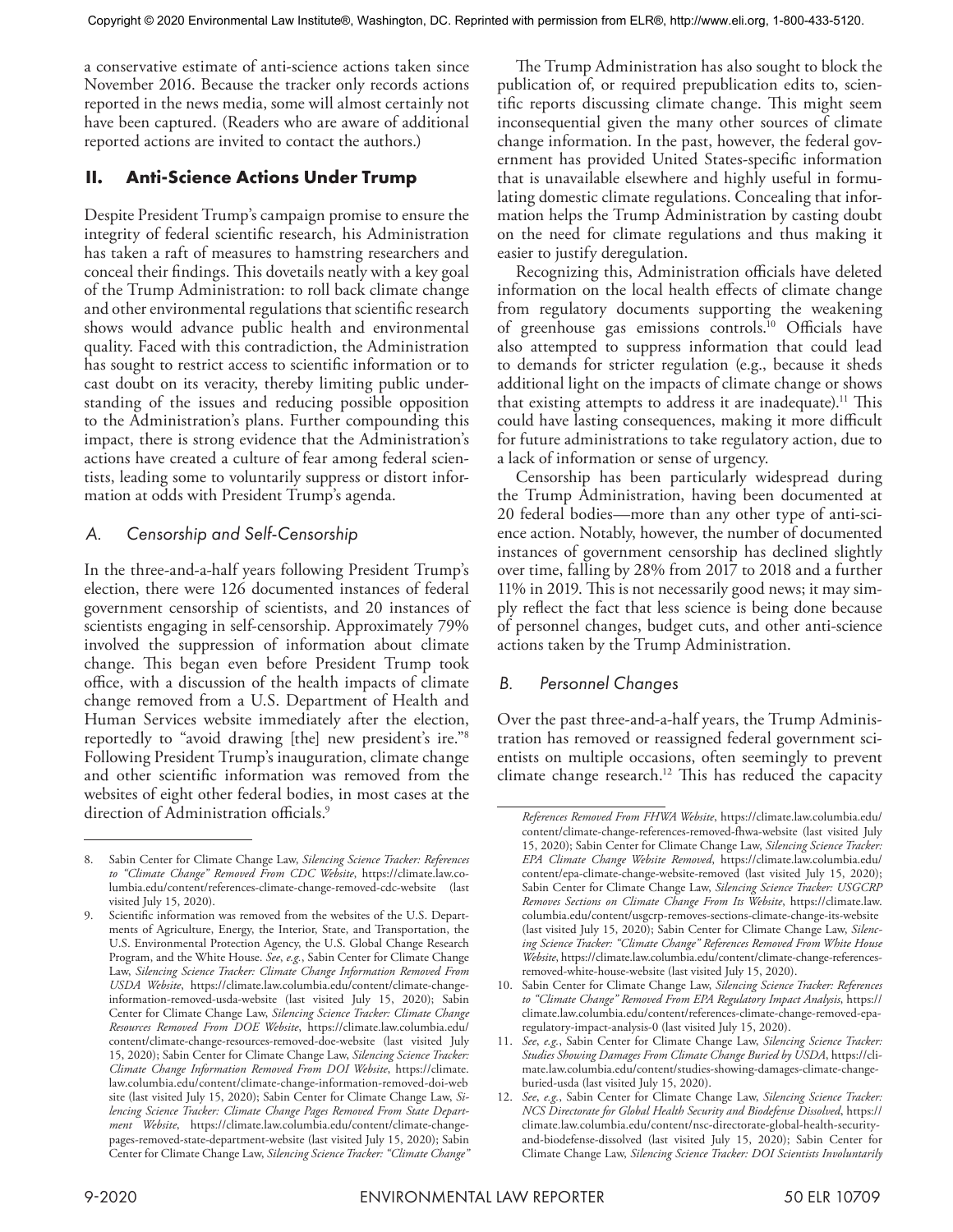

**Figure 1. Federal Anti-Science Actions by Agency (Nov. 8, 2016 to May 7, 2020)**

of key science agencies, including the U.S. Environmental Protection Agency (EPA), which lost nearly 700 scientists from 2017 to 2019, only one-half of which were replaced.<sup>13</sup> It is not just EPA that has been affected, however. In total, more than 1,600 scientists, representing 1.5% of the federal scientific work force, left government between 2017 and 2019.14

As well as reducing federal agencies' internal scientific expertise, the Trump Administration has also sought to limit their access to outside experts. To that end, in June 2019, President Trump issued an Executive Order directing each federal agency to eliminate at least one-third of its current scientific advisory committees.15 Many of the committees that remain (e.g., at EPA, the U.S. Department of the Interior (DOI), and the U.S. Department of Labor) have been unofficially suspended.<sup>16</sup> Others have had their

membership changed, with independent scientists replaced by industry representatives.<sup>17</sup>

The dismantling of science advisory committees furthers the Trump Administration's agenda by limiting external review of the scientific bases for its deregulatory actions. At EPA, for example, a committee responsible for advising on the adequacy of existing limits on particulate matter was disbanded in the midst of an agency review thereof.<sup>18</sup> While the review was overseen by another board, its own members indicated that they lack the necessary expertise to advise EPA.19 It appears, then, that the Administration may be stacking advisory committees with favored "experts" who are unwilling or unable to question the science behind its decisions. This is particularly harmful to the development and implementation of science-based regulations.

*Reassigned*, https://climate.law.columbia.edu/content/doi-scientists-involuntarily-reassigned (last visited July 15, 2020).

<sup>13.</sup> Sabin Center for Climate Change Law, *Silencing Science Tracker: Fewer Scientists Employed by EPA in 2017*, https://climate.law.columbia.edu/content/ fewer-scientists-employed-epa-2017 (last visited July 15, 2020).

<sup>14.</sup> Sabin Center for Climate Change Law, *Silencing Science Tracker: Fewer Scientists Employed in Federal Government During Trump Presidency*, https:// climate.law.columbia.edu/content/fewer-scientists-employed-federal-government-during-trump-presidency (last visited July 15, 2020).

<sup>15.</sup> Exec. Order No. 13875, Evaluating and Improving the Utility of Federal Advisory Committees, 84 Fed. Reg. 28711 (June 19, 2019).

<sup>16.</sup> *See*, *e.g.*, Sabin Center for Climate Change Law, *Silencing Science Tracker: EPA Science Advisory Board Unofficially Suspended*, https://climate.law.columbia.edu/content/epa-science-advisory-board-unofficially-suspended-0 (last visited July 15, 2020); Sabin Center for Climate Change Law, *Silencing Science Tracker: DOI Advisory Boards Suspended or Eliminated*, https://

climate.law.columbia.edu/content/doi-advisory-boards-suspended-or-eliminated (last visited July 15, 2020); Sabin Center for Climate Change Law, *Silencing Science Tracker: DOL Advisory Boards Suspended*, https://climate. law.columbia.edu/content/dol-advisory-boards-suspended-0 (last visited July 15, 2020).

<sup>17.</sup> *See*, *e.g.*, Sabin Center for Climate Change Law, *Silencing Science Tracker: EPA-Funded Scientists Barred From Serving on Advisory Committees*, https:// climate.law.columbia.edu/content/epa-funded-scientists-barred-servingadvisory-committees (last visited July 15, 2020).

<sup>18.</sup> Sabin Center for Climate Change Law, *Silencing Science Tracker: EPA Science Panel Disbanded*, https://climate.law.columbia.edu/content/epa-science-panel-disbanded-0 (last visited July 15, 2020).

<sup>19.</sup> Clean Air Scientific Advisory Committee, Preliminary Comments From Members of the CASAC on EPA's *Integrated Science Assessment for Particulate Matter (External Review Draft-October 2018)* 28, 102 (2019), https://www.eenews.net/assets/2018/12/11/document\_ gw\_07.pdf.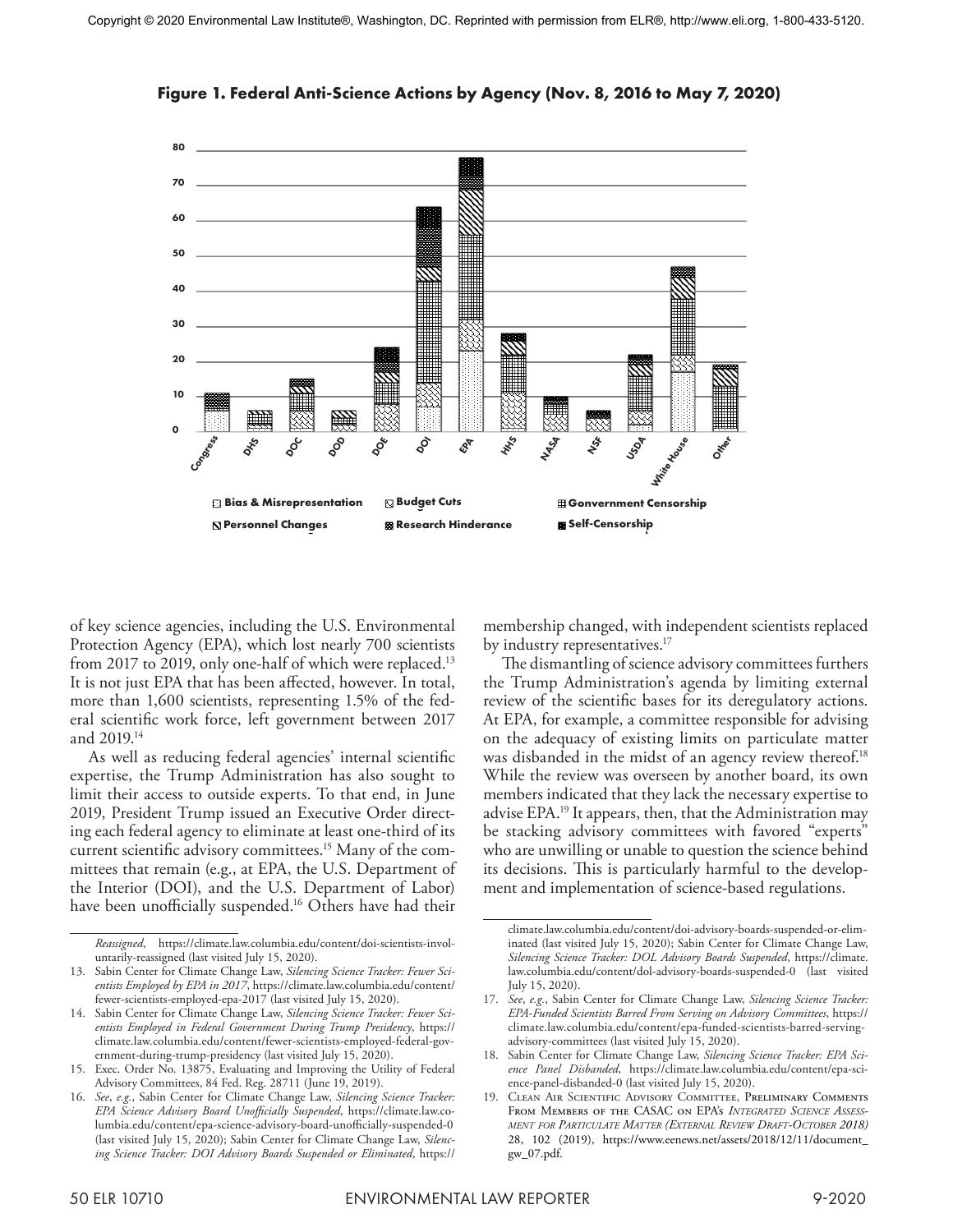



#### *C. Budget Cuts*

Under President Trump, federal agencies have also faced pressure to reduce spending on scientific research, with the Administration proposing deep across-the-board cuts in the past three budget cycles.<sup>20</sup> Those proposals were largely rejected by Congress, which has actually increased research funding during the Trump presidency.<sup>21</sup> Nevertheless, many existing research programs have had their funding cut or entirely eliminated.

Some agencies have also begun requiring new programs to be reviewed by political appointees to ensure they "promote the [Trump Administration's] priorities."22 Perhaps unsurprisingly, appointees have used the review process to further deregulatory initiatives, blocking funding for research that might otherwise underpin environmental regulations. EPA, for example, has refused new grants for climate research.<sup>23</sup> Meanwhile, DOI has halted existing research on the health impacts of coal mining, purportedly due to financial constraints.24

#### *D. Research Hindrance*

The Trump Administration has also hindered research in other ways, including by limiting access to necessary data,<sup>25</sup> preventing collaboration among researchers,<sup>26</sup> and interfering with research processes.<sup>27</sup> In total, in the threeand-a-half years following President Trump's election, there were 35 documented examples of research hindrance. The number of incidents doubled from 2017 to 2018, before dropping in 2019.

As with other anti-science actions, officials have often targeted research that is at odds with the Trump Administration's deregulatory agenda, especially regarding climate

<sup>20.</sup> Matt Hourihan, *Update: In the Age of Trump, Congress Keeps Boosting Science Funding*, Am. Ass'n for Advancement Sci., Dec. 17, 2019, https://www. aaas.org/news/update-age-trump-congress-keeps-boosting-science-funding.

<sup>21.</sup> *Id*.

<sup>22.</sup> Sabin Center for Climate Change Law, *Silencing Science Tracker: New Grants Process Adopted by DOI*, https://climate.law.columbia.edu/content/newgrants-process-adopted-doi (last visited July 15, 2020).

<sup>23.</sup> Sabin Center for Climate Change Law, *Silencing Science Tracker: EPA Grants Reviewed by Political Appointee*, https://climate.law.columbia.edu/content/ epa-grants-reviewed-political-appointee (last visited July 15, 2020).

<sup>24.</sup> Sabin Center for Climate Change Law, *Silencing Science Tracker: Coal Mining Study Paused by DOI*, https://climate.law.columbia.edu/content/coalmining-study-paused-doi (last visited July 15, 2020).

<sup>25.</sup> Sabin Center for Climate Change Law, *Silencing Science Tracker: Scientific Data and Records to Be Destroyed by DOI*, https://climate.law.columbia.edu/ content/scientific-data-and-records-be-destroyed-doi-0 (last visited July 15, 2020).

<sup>26.</sup> Sabin Center for Climate Change Law, *Silencing Science Tracker: Scientific Conference Cancelled by USDA Due to Partial Government Shutdown*, https://climate.law.columbia.edu/content/scientific-conference-cancelledusda-due-partial-government-shutdown-0 (last visited July 15, 2020).

<sup>27.</sup> Sabin Center for Climate Change Law, *Silencing Science Tracker: USGS Scientists Ordered Not to Model Long-Term Climate Impacts*, https://climate. law.columbia.edu/content/usgs-scientists-ordered-not-model-long-termclimate-impacts (last visited July 15, 2020).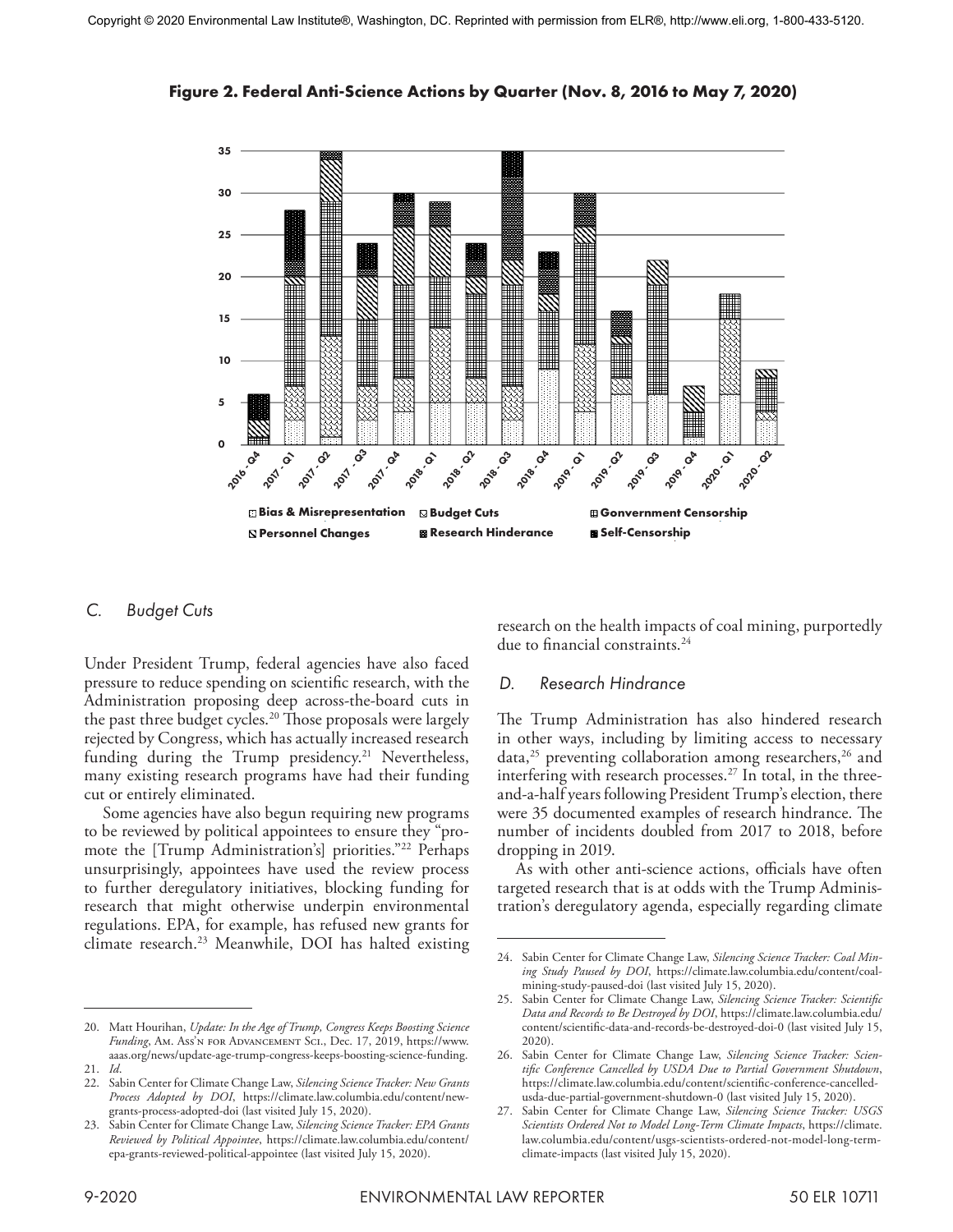change. Scientists at DOI, for example, have been directed not to model impacts of climate change beyond 2040.28 Since the worst impacts are expected to occur after that, halting this research helps justify the weakening of existing climate regulations.

#### *E. Bias and Misrepresentation*

Of course, the Trump Administration cannot always block the conduct or publication of research, particularly where it has been mandated by law. In those situations, Administration officials have engaged in bias and misrepresentation, undermining or simply dismissing research findings that do not support its agenda. One notable example is the Administration's response to the Fourth National Climate Assessment, which officials falsely claimed was "not data driven" and only modeled "the most extreme scenario," rendering it untrustworthy; President Trump simply declared, "I don't believe it."<sup>29</sup>

In the three-and-a-half years following President Trump's election, we documented 59 instances of bias and misrepresentation, involving actors from Congress, the White House, and seven executive agencies. Government actors appear to have felt increasingly emboldened to engage in such behavior during the Trump presidency. Instances of bias and misrepresentation doubled from 2017 to 2018, before stabilizing in 2019 and early 2020. The increase may be partly attributable to the Trump Administration's widespread censorship of science, which has limited public access to information that calls officials' views into question. Moreover, as a result of other anti-science actions taken by the Trump Administration, there are now fewer federal scientists to advise and potentially constrain officials.

Regardless of the cause, the Trump Administration's bias and misrepresentation play neatly into their attempts to dismantle science-based regulations, such as at EPA (where scientists' advice has been restricted or outright disregarded)<sup>30</sup> and DOI (which has used faulty science to justify deregulation), $31$  as well as other agencies like the Office of Management and Budget (OMB) (which has instituted guidelines to limit how science can be used by regulatory agencies).32

## *F. Agencies Affected*

These problems are widespread throughout the federal government. Anti-science behavior has been documented at 22 federal bodies, including, unexpectedly, several agencies not highly focused on scientific research (e.g., the U.S. Department of Justice and Federal Communications Commission). Nevertheless, research agencies have borne the brunt of the attacks on science, with the largest number recorded at EPA (80, or 23% of the total) and DOI (67, or 19% of the total).

At EPA, the majority of recorded anti-science actions occurred during Administrator Scott Pruitt's tenure, and have become less frequent since he left the Agency. Under Administrator Pruitt, anti-science actions were recorded approximately once every 12 days (on average), compared to once every 22 days under Administrator Andrew Wheeler. However, there is reason to believe that additional, unrecorded actions may have occurred during Administrator Wheeler's tenure. In a recent survey conducted by EPA's Office of Inspector General, nearly 400 scientists said they observed violations of the Agency's scientific integrity policy in the second half of 2018 (after Administrator Wheeler took control), but did not report them primarily due to "fear of retaliation, belief that reporting would make no difference, perceived suppression or interference by Agency leadership . . . and belief that politics and policy outweigh science."33 It appears, then, that a culture of fear and hopelessness now pervades EPA's scientific work force.

The same may very well be true at DOI, where anti-science actions have also been prevalent. While there appears to have been a decline over time, with anti-science actions recorded once every 14 days (on average) under then-Secretary Ryan Zinke, but once every 31 days under Secretary David Bernhardt, this may again be due to underreporting. Under Secretary Bernhardt, reported instances of bias and misrepresentation have increased at DOI, suggesting that department officials feel emboldened to ignore science, perhaps because past censorship has limited public access to information that calls their views into question, and/or because there are fewer scientists willing or able to advise and potentially constrain them.

## **III. Long-Term Implications of the Trump Administration's Anti-Science Actions**

While the above discussion focuses primarily on the Trump Administration's attacks on climate science, other areas have also been targeted, with the Administration often employing the same tactics used in the climate space to block or discredit other inconvenient research. This has played out, most recently, in the discussions surrounding the Administration's response to the COVID-19 pandemic. President Trump and others in his Administration have

<sup>28.</sup> *Id*.

<sup>29.</sup> Sabin Center for Climate Change Law, *Silencing Science Tracker: Accuracy of National Climate Assessment Questioned by Trump Administration*, https:// climate.law.columbia.edu/content/accuracy-national-climate-assessmentquestioned-trump-administration-0 (last visited July 15, 2020).

<sup>30.</sup> Sabin Center for Climate Change Law, *Silencing Science Tracker: Use of Science in EPA Air Pollution Programs Restricted*, https://climate.law.columbia. edu/content/use-science-epa-air-pollution-programs-restricted-0 (last visited July 15, 2020); Sabin Center for Climate Change Law, *Silencing Science Tracker: EPA Scientists' Advice Disregarded*, https://climate.law.columbia. edu/content/epa-scientists-advice-disregarded (last visited July 15, 2020).

<sup>31.</sup> Sabin Center for Climate Change Law, *Silencing Science Tracker: FWS Decision to Delist Gray Wolf Based on Faulty Science*, https://climate.law.columbia.edu/content/fws-decision-delist-gray-wolf-based-faulty-science (last visited July 15, 2020).

<sup>32.</sup> Sabin Center for Climate Change Law, *Silencing Science Tracker: New Guidelines on the Use of Scientific Information Issued by OMB*, https://climate.law.columbia.edu/content/new-guidelines-use-scientific-informationissued-omb (last visited July 15, 2020).

<sup>33.</sup> Office of Inspector General, U.S. EPA, Further Efforts Needed to Uphold Scientific Integrity Policy at EPA 16-17 (2020), https://www. epa.gov/sites/production/files/2020-05/documents/\_epaoig\_20200520-20 p-0173.pdf.